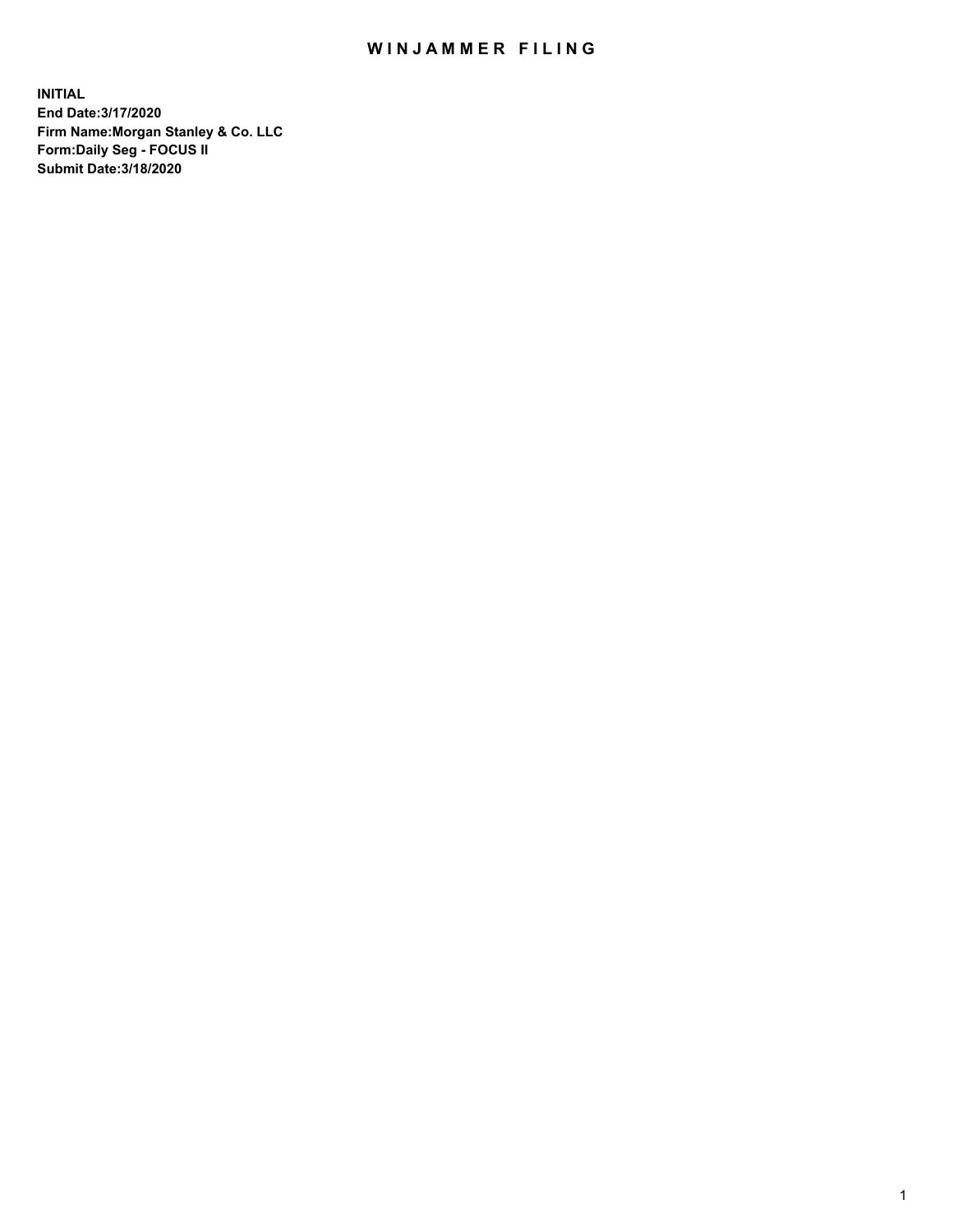**INITIAL End Date:3/17/2020 Firm Name:Morgan Stanley & Co. LLC Form:Daily Seg - FOCUS II Submit Date:3/18/2020 Daily Segregation - Cover Page**

| Name of Company                                                                                                                                                                                                                                                                                                               | Morgan Stanley & Co. LLC                               |
|-------------------------------------------------------------------------------------------------------------------------------------------------------------------------------------------------------------------------------------------------------------------------------------------------------------------------------|--------------------------------------------------------|
| <b>Contact Name</b>                                                                                                                                                                                                                                                                                                           | <b>Ikram Shah</b>                                      |
| <b>Contact Phone Number</b>                                                                                                                                                                                                                                                                                                   | 212-276-0963                                           |
| <b>Contact Email Address</b>                                                                                                                                                                                                                                                                                                  | Ikram.shah@morganstanley.com                           |
| FCM's Customer Segregated Funds Residual Interest Target (choose one):<br>a. Minimum dollar amount: ; or<br>b. Minimum percentage of customer segregated funds required:% ; or<br>c. Dollar amount range between: and; or<br>d. Percentage range of customer segregated funds required between:% and%.                        | 235,000,000<br><u>0</u><br><u>00</u><br>0 <sup>0</sup> |
| FCM's Customer Secured Amount Funds Residual Interest Target (choose one):<br>a. Minimum dollar amount: ; or<br>b. Minimum percentage of customer secured funds required:%; or<br>c. Dollar amount range between: and; or<br>d. Percentage range of customer secured funds required between:% and%.                           | 140,000,000<br><u>0</u><br><u>00</u><br>0 <sub>0</sub> |
| FCM's Cleared Swaps Customer Collateral Residual Interest Target (choose one):<br>a. Minimum dollar amount: ; or<br>b. Minimum percentage of cleared swaps customer collateral required:%; or<br>c. Dollar amount range between: and; or<br>d. Percentage range of cleared swaps customer collateral required between:% and%. | 92,000,000<br><u>0</u><br>0 Q<br>00                    |

Attach supporting documents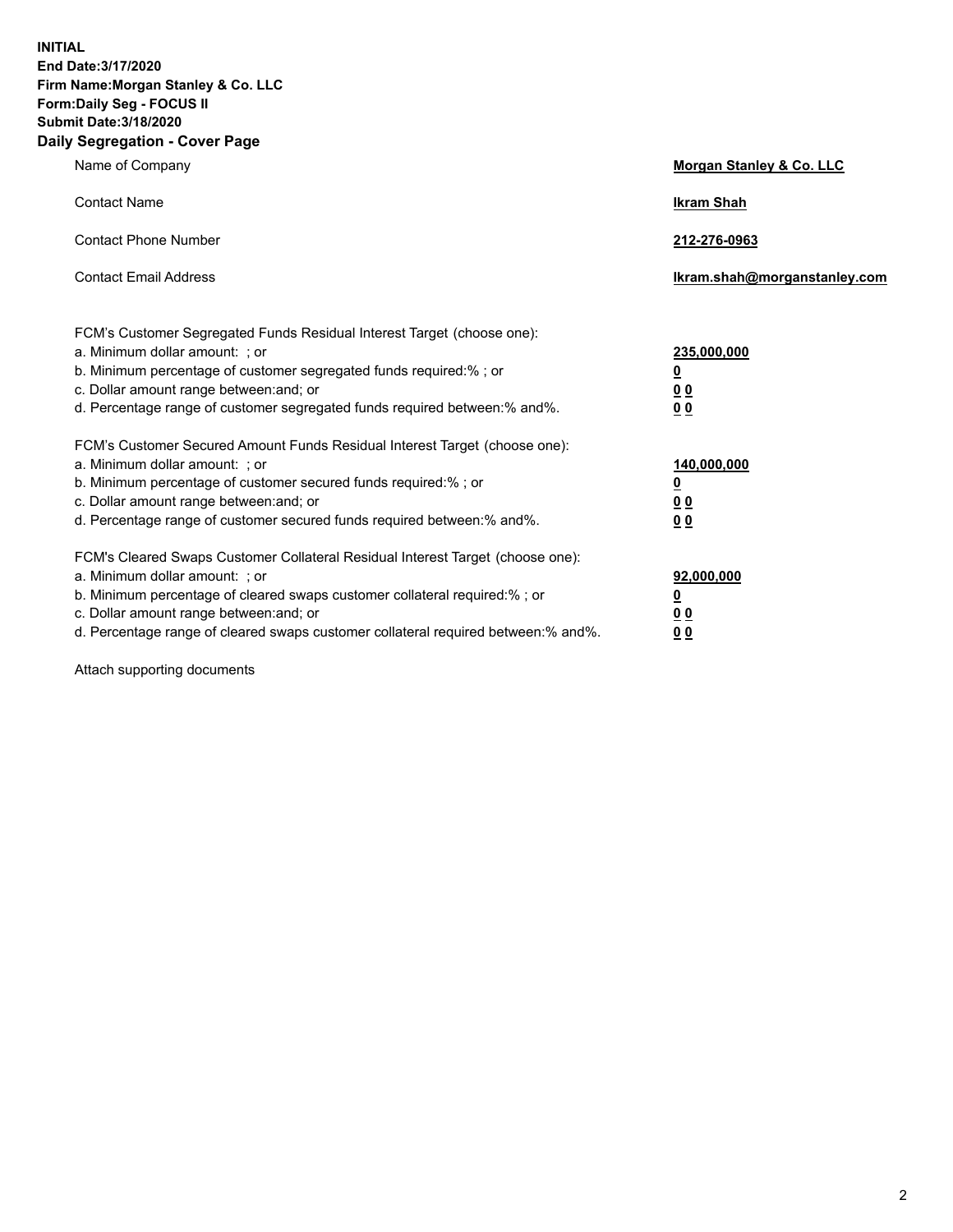## **INITIAL End Date:3/17/2020 Firm Name:Morgan Stanley & Co. LLC Form:Daily Seg - FOCUS II Submit Date:3/18/2020 Daily Segregation - Secured Amounts** Foreign Futures and Foreign Options Secured Amounts Amount required to be set aside pursuant to law, rule or regulation of a foreign government or a rule of a self-regulatory organization authorized thereunder 1. Net ledger balance - Foreign Futures and Foreign Option Trading - All Customers A. Cash **4,555,532,421** [7315] B. Securities (at market) **2,314,583,036** [7317] 2. Net unrealized profit (loss) in open futures contracts traded on a foreign board of trade **-554,884,968** [7325] 3. Exchange traded options a. Market value of open option contracts purchased on a foreign board of trade **17,311,858** [7335] b. Market value of open contracts granted (sold) on a foreign board of trade **-19,472,877** [7337] 4. Net equity (deficit) (add lines 1. 2. and 3.) **6,313,069,470** [7345] 5. Account liquidating to a deficit and account with a debit balances - gross amount **342,411,796** [7351] Less: amount offset by customer owned securities **-306,774,680** [7352] **35,637,116** 6. Amount required to be set aside as the secured amount - Net Liquidating Equity Method (add lines 4 and 5) 7. Greater of amount required to be set aside pursuant to foreign jurisdiction (above) or line 6. FUNDS DEPOSITED IN SEPARATE REGULATION 30.7 ACCOUNTS 1. Cash in banks A. Banks located in the United States **819,179,578** [7500] B. Other banks qualified under Regulation 30.7 **428,053,844** [7520] **1,247,233,422** 2. Securities A. In safekeeping with banks located in the United States **648,132,560** [7540] B. In safekeeping with other banks qualified under Regulation 30.7 **0** [7560] **648,132,560** [7570] 3. Equities with registered futures commission merchants A. Cash **12,607,355** [7580] B. Securities **0** [7590] C. Unrealized gain (loss) on open futures contracts **-3,390,948** [7600] D. Value of long option contracts **0** [7610] E. Value of short option contracts **0** [7615] **9,216,407** [7620] 4. Amounts held by clearing organizations of foreign boards of trade A. Cash **0** [7640] B. Securities **0** [7650] C. Amount due to (from) clearing organization - daily variation **0** [7660] D. Value of long option contracts **0** [7670] E. Value of short option contracts **0** [7675] **0** [7680] 5. Amounts held by members of foreign boards of trade A. Cash **3,947,414,550** [7700] B. Securities **1,666,450,476** [7710] C. Unrealized gain (loss) on open futures contracts **-551,494,020** [7720] D. Value of long option contracts **17,311,858** [7730] E. Value of short option contracts **-19,472,877** [7735] **5,060,209,987**

- 6. Amounts with other depositories designated by a foreign board of trade **0** [7760]
- 7. Segregated funds on hand **0** [7765]
- 8. Total funds in separate section 30.7 accounts **6,964,792,376** [7770]
- 9. Excess (deficiency) Set Aside for Secured Amount (subtract line 7 Secured Statement Page 1 from Line 8)
- 10. Management Target Amount for Excess funds in separate section 30.7 accounts **140,000,000** [7780]
- 11. Excess (deficiency) funds in separate 30.7 accounts over (under) Management Target **476,085,790** [7785]

**0** [7305]

[7354] **6,348,706,586** [7355]

**6,348,706,586** [7360]

[7530]

[7740] **616,085,790** [7380]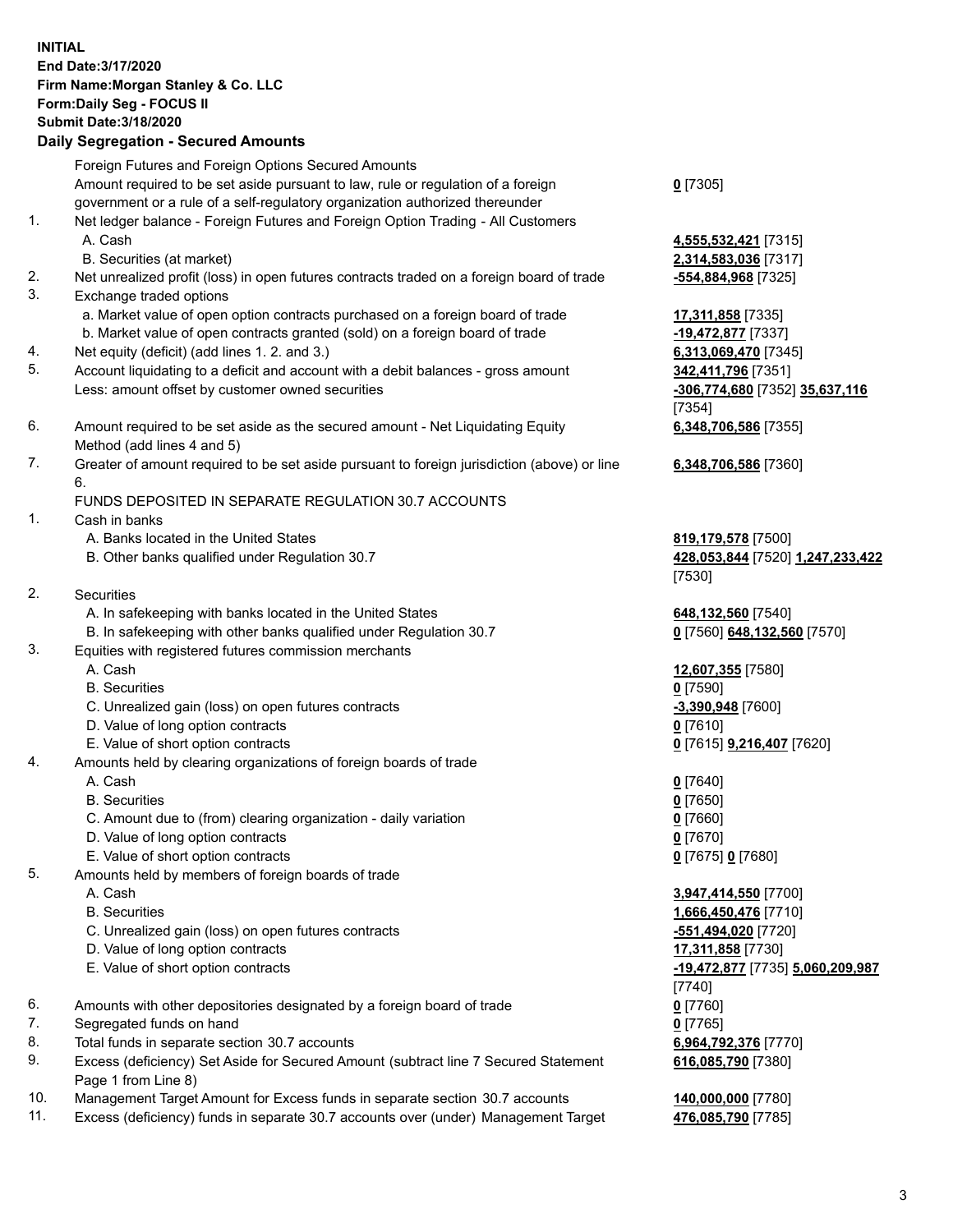**INITIAL End Date:3/17/2020 Firm Name:Morgan Stanley & Co. LLC Form:Daily Seg - FOCUS II Submit Date:3/18/2020 Daily Segregation - Segregation Statement** SEGREGATION REQUIREMENTS(Section 4d(2) of the CEAct) 1. Net ledger balance A. Cash **11,128,155,696** [7010] B. Securities (at market) **8,302,005,413** [7020] 2. Net unrealized profit (loss) in open futures contracts traded on a contract market **1,394,297,170** [7030] 3. Exchange traded options A. Add market value of open option contracts purchased on a contract market **902,420,128** [7032] B. Deduct market value of open option contracts granted (sold) on a contract market **-871,210,146** [7033] 4. Net equity (deficit) (add lines 1, 2 and 3) **20,855,668,261** [7040] 5. Accounts liquidating to a deficit and accounts with debit balances - gross amount **2,785,028,674** [7045] Less: amount offset by customer securities **-2,525,206,708** [7047] **259,821,966** [7050] 6. Amount required to be segregated (add lines 4 and 5) **21,115,490,227** [7060] FUNDS IN SEGREGATED ACCOUNTS 7. Deposited in segregated funds bank accounts A. Cash **3,124,950,667** [7070] B. Securities representing investments of customers' funds (at market) **0** [7080] C. Securities held for particular customers or option customers in lieu of cash (at market) **1,939,489,919** [7090] 8. Margins on deposit with derivatives clearing organizations of contract markets A. Cash **12,345,764,981** [7100] B. Securities representing investments of customers' funds (at market) **0** [7110] C. Securities held for particular customers or option customers in lieu of cash (at market) **6,362,515,494** [7120] 9. Net settlement from (to) derivatives clearing organizations of contract markets **-1,330,932,696** [7130] 10. Exchange traded options A. Value of open long option contracts **902,420,128** [7132] B. Value of open short option contracts **and the set of open short option contracts -871,210,146** [7133] 11. Net equities with other FCMs A. Net liquidating equity **10,193,161** [7140] B. Securities representing investments of customers' funds (at market) **0** [7160] C. Securities held for particular customers or option customers in lieu of cash (at market) **0** [7170] 12. Segregated funds on hand **0** [7150] 13. Total amount in segregation (add lines 7 through 12) **22,483,191,508** [7180] 14. Excess (deficiency) funds in segregation (subtract line 6 from line 13) **1,367,701,281** [7190] 15. Management Target Amount for Excess funds in segregation **235,000,000** [7194]

16. Excess (deficiency) funds in segregation over (under) Management Target Amount Excess

**1,132,701,281** [7198]